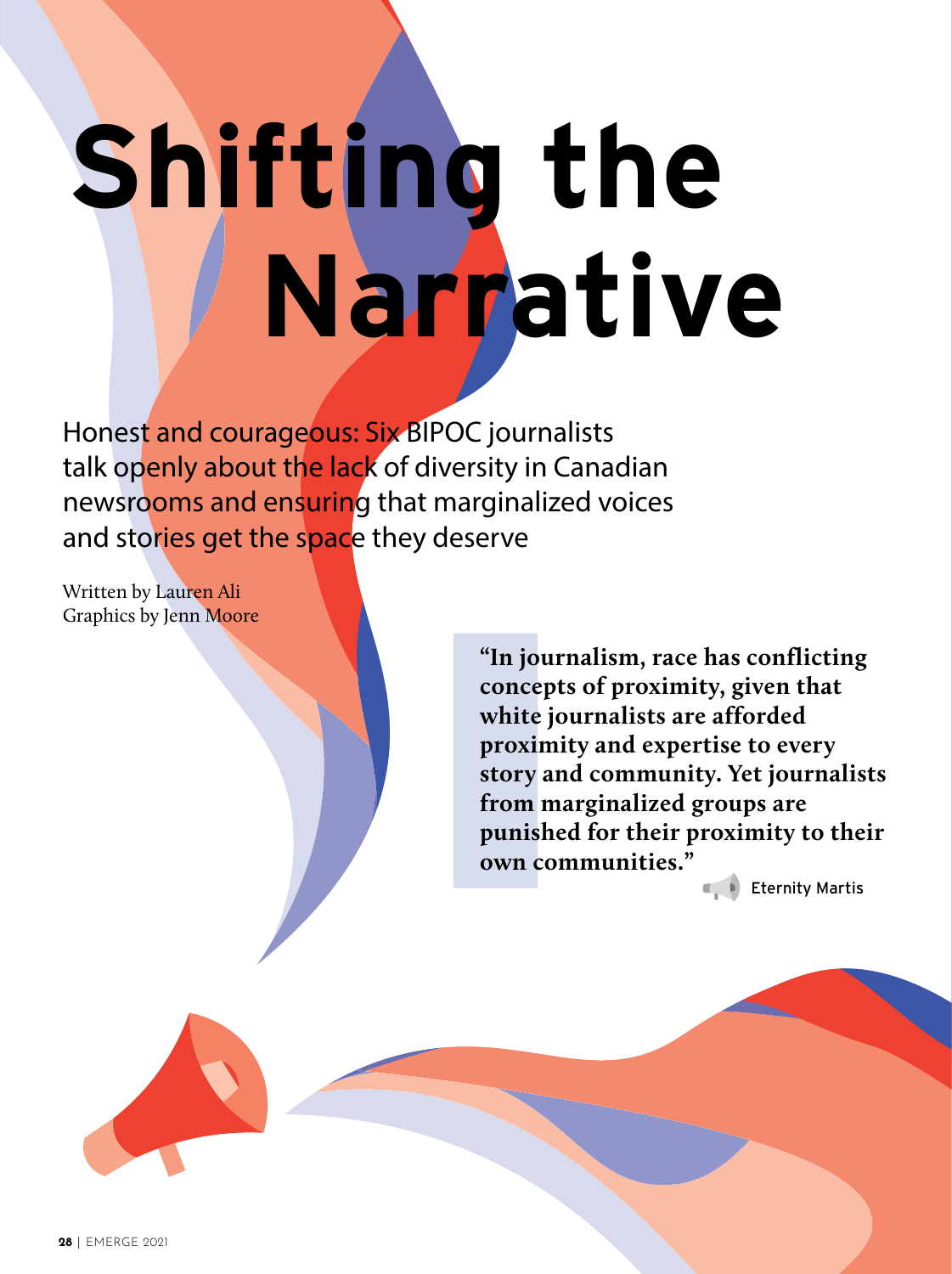I magine being a racialized journalist who has an interest in<br>writing stories about race, and pitching an idea to a room<br>full of people who don't share the same background or lived<br>experience as vourself. The pitch is reje magine being a racialized journalist who has an interest in writing stories about race, and pitching an idea to a room experience as yourself. The pitch is rejected. You continue to pitch stories you are passionate about but they continue to be shut down. One day, you decide not to pitch story ideas on race anymore because, ultimately, you know they won't be published.

This is a reality for BIPOC\* journalists like Pacinthe Mattar who has experienced a lack of diversity in the Canadian media industry. The former producer for nine years at CBC compared Canadian newsrooms to a triangle. At the bottom, the widest part of the shape, are BIPOC journalists in junior, contract or internship reporting positions. At the highest peak of the triangle are the white senior staff or owners of the publication to whom the BIPOC journalists must report. "You may have diverse senior producers, senior hosts, executive producers but even when you get into upper management and the people who make the big decisions, it just disappears," said Mattar.

Mattar has seen this scenario unfold many times: a journalist will pitch their story and the room is silent until someone who either hates or loves the idea speaks. Then the room fills with conversation that echoes that one person's sentiment. "If enough people stay quiet, then the loudest person, most often the most powerful person in the room, can single-handedly kill or greenlight the story," said Mattar.

In the spring and summer of 2020, the murder of George Floyd, Breonna Taylor and hundreds of Black lives at the hands of police ignited a racial reckoning and sparked conversations across all industries. Many brave BIPOC journalists spoke out against their publications and co-workers, revealing for the first time the racist undertones and microaggressions that have long existed in U.S.–and Canadian–newsrooms. In the months since last year's protests, I found myself struggling with questions about what this means for me, a young journalist of Indo-Caribbean heritage, as I prepare to leave my post-secondary education and find a job in the journalism industry. Hearing BIPOC journalists share their own experiences about the racial encounters they face on a daily basis and the mental and emotional toll it takes, makes me worry for myself and a generation of young journalists like me. But apprehension also made me curious. Being a journalist, I read widely and sought out answers to, and validation for, the

### **B.I.POC\*** (buy-pock) (noun) An acronym which stands for Black, Indigenous and People of Colour.

Here's the position of 2021 Emerge editors: There is no perfect word to use when describing a group of people who aren't white and words like 'diverse' and 'minority' are far too broad and generalized. If you are referring to a specific group or race of people, you should use precise and specific language to identify that community. BIPOC, although a wordy acronym, is fairly effective because it specifically highlights Black and Indigenous people who historically have been affected by white supremacy and colonization. People of colour refers to nonwhite people who also face racism and discrimination. In this story and publication, we made a consistent effort to ensure that we aren't lazy and use the term too liberally; if there is a more accurate word, we use that instead.

**"It's a seat at the table but it feels like a folding chair," said Nasser. "It's hard to voice your opinion and pitch when you are surrounded by people who have a different life experience or perception from you."**



questions looming in my head. My quest included listening to six BIPOC journalists who spoke at three different panel discussions throughout the pandemic. Honest, courageous and vulnerable, each journalist shared their experiences about being racialized people in the newsroom and the absence of diversity in Canadian media. This article is Emerge 2021's effort to accurately synthesize and curate their stories for the benefit of aspiring journalists who share my seeking answers to the same questions.

Early in her journalism career, Eternity Martis, an awardwinning Toronto-based journalist, would pitch stories on issues that affected Black communities, but her editors didn't trust she would maintain the same credibility when reporting on a story about her own community as a white journalist. On the first day of her internship, Martis was told reporting on issues like anti-Black racism, as well as gender and social issues was a job for activists, not journalists. Reporting on race was considered a conflict of interest. "In journalism, race has conflicting concepts of proximity, given that white journalists are afforded proximity and expertise to every story and community," said Martis. "Yet journalists from marginalized groups are punished for their proximity to their own communities."

The experiences of racialized journalists also reveal that they are not treated with the same respect in the newsroom as their white colleagues. Karyn Pugliese, a journalism professor at Ryerson University and former news director at Aboriginal Peoples Television Network, expressed she had been called a "difficult, Indigenous woman" all her life simply because she fought for a story like any other reporter would do. She said there is a bias that exists when journalists of colour are labelled as 'difficult' when they push for their stories.

These narratives, Pugliese said, are not simply a race issue but a human rights issue and should be seen as being in the interest of all Canadians. Instead, the quest for media narratives that reflect the country's population is framed through the lens of only being a 'race issue.' She recalls a study done by Kristen Gilchrist that compared the Canadian press coverage of missing or murdered Indigenous and white women.

"White women would get headlines like, 'Alice, we miss you' and a full biography with a large picture. The Native women would have, 'Native girl missing – described as nice' no picture and below the fold," said Pugliese. All stories, she said, should be covered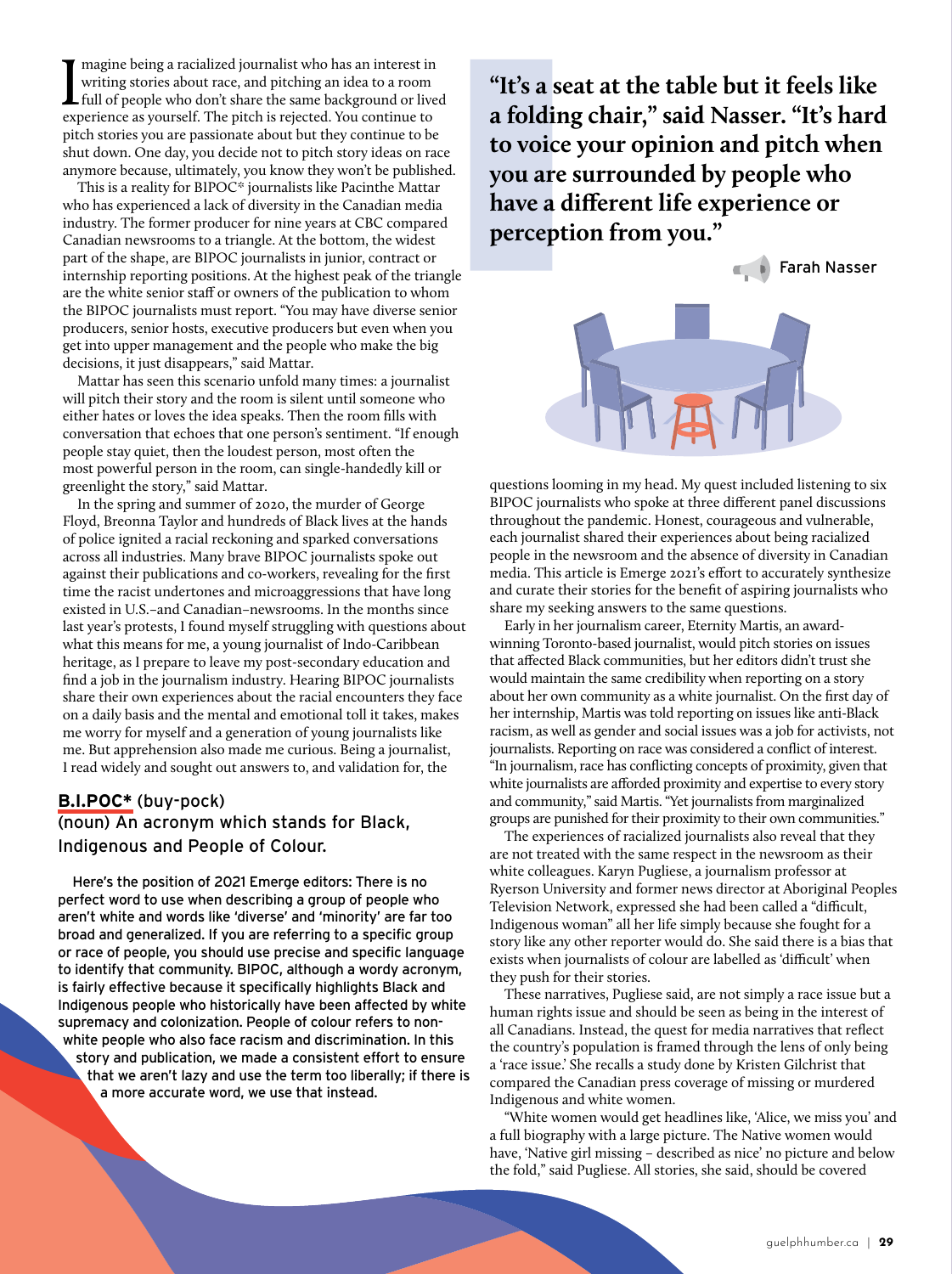## The Way Forward

How to take steps toward more representational media narratives

### **Be proactive and not reactive**

Don't wait for the next hate crime to happen to take action or start the conversation. Make a commitment to take a deeper look at what's beyond the surface. It's not enough to get a basic comment from two sides and publish.

### **Build relationships**

Connect and engage with community leaders and organizers before you think of pitching a story. Familiarize them with the intention of your reporting. Journalists should read and consume work from other writers to gain knowledge about the histories and traumas of communities with which they want to work.

### **Shift the focus**

Stop asking marginalized journalists to be sure that their experiences don't affect the story. Instead, ask white journalists about how they plan to ensure they do not contribute to further harm or bias. Eternity Martis

# **Eternity Martis**

### **Disrupt the power dynamics**

If the room is filled with crickets after a journalist completes their pitch, just ask them a question about it: 'What's interesting to you about this?' This gives the journalist more space to elaborate and expand their thinking instead of completely shutting down the idea.

### **Pitch stories about excellence**

The best way to change the narrative about racialized communities is to share their success stories. If pitches get rejected, a reporter should ask their editors, 'why?' Journalists must justify why they want to do a story. Editors should also justify why they chose to pass on it.

### **Shop the pitch around**

If one publication does not accept a story idea,

take it to others. Look for people to support the story or contribute to it. Find momentum wherever you can. Pacinthe Mattar

### **Take a step back to prevent burnout**

Don't feel like you have to take on everything yourself. Protect your energy and protect your peace, only pursue the projects with which you feel comfortable.



race or gender of the individuals involved.

The role of a journalist is to tell the story in an unbiased and objective manner, but human beings cannot be truly objective in their thinking. Pugliese said what is traditionally deemed as 'objective' in reporting often has a white, male, baby boomer bias to it because it reflects the lived experiences of the people making story decisions. If there were racialized journalists in those senior positions, what is viewed as objective would be different.

Photo: Corey Misquita

Traditional objective reporting requires the journalist to report both sides of the story in a fair and fact-driven, unbiased manner. Initially, it sounds like balanced reporting, but if journalists gave both sides to every story, it could be troublesome. Would a journalist be required to publish the perspective of a mass shooter who murdered multiple people, in order to tell both sides of the story? "Objectivity means we cannot even voice an opinion on the cruelest, most objective forms of oppression and harm, like the terrorism and hate inflicted on eight Asian Americans in Atlanta," said Martis. "If this logic is objectivity, we are essentially bystanders in a hate and injustice filled world watching and able to use our skills to step in, but choosing not to."

Martis said rethinking and redefining objectivity is the way forward. It means understanding what social justice is, instead of deciding there is no place for it in journalism.

 Advocating for stories that reporters believe need to be told can be a difficult path to follow. It's natural for journalists to become passionate when fighting for pitches that others don't see value in pursuing. Tamika Forrester, a senior producer at CBC News, said when she would raise her voice, she was typecast as "the angry Black woman" and journalists around her felt threatened. "It plays on your psyche in a sense that you always have to be toning down your voice

> just a little bit. You always have to make sure you are a bit more calm than your colleagues," Forrester said. "It's as if your passion isn't exactly welcomed."

Having a BIPOC journalist in a predominately white newsroom doesn't ensure the publication will publish the stories that reflect their lived experiences, said Global News anchor Farah Nasser. "It's a seat at the table but it feels like a folding chair," she said. "It's hard to voice your opinion when you are surrounded by people who have different life experiences or perception from you."

That's why allies really need to step forward and report on racialized communities, said Nasser. Journalists who aren't BIPOC need to understand the trauma, experiences and historical perspectives of racialized communities to approach and report on their stories in a fair way. BIPOC journalists are

tired of carrying the weight and responsibility for reporting on their communities. "It's exhausting, when you're always the one that everyone goes to, it takes a load," said Nasser. "It's really, really tiring, especially when something happens that affects you."

Forrester recalled the day George Floyd was killed. She was asked to write a story about what happened and found herself at a loss. "After viewing that video, I can't find the words to tell you the state that I was in," she said. Racialized journalists should not be the only journalists reporting on breaking news that affects their own communities.